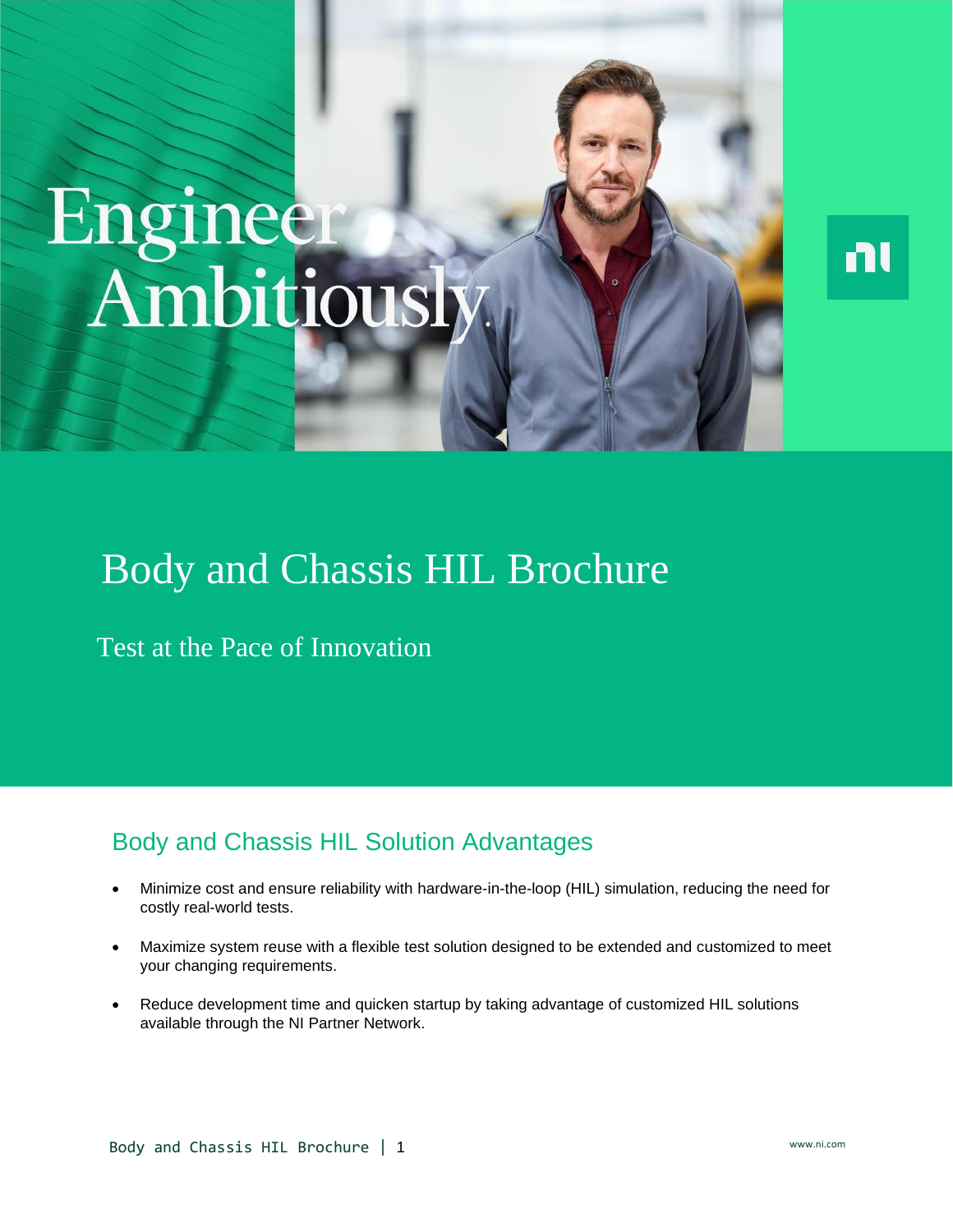

# Body and Chassis HIL

As vehicles become increasingly connected, automated, and electrified, body and chassis systems are being transformed to maintain inter-functionality and meet user's changing demands. The complexity and number of electronic control units (ECUs) within vehicles continues to grow—from active suspension, brake by wire, and emergency steering to seat control, rearview mirror ECUs integrated with infotainment systems, and passive safety systems like airbags or seat belts. Engineers need a fast, accurate, and automated way to systematically test functionality while eliminating potential points of failure before production starts. This solution must be capable of:

- Adapting to inevitable changes in signal lists and I/O requirements
- Conducting fault insertion and signal conditioning
- Integrating models, third-party devices, and toolkits to accurately simulate the full system

NI's body and chassis HIL test architecture serves as the foundation of a powerful software-connected system that adapts quickly to new requirements and enables rapid iteration.

NI's powerful, real-time controllers, including CompactRIO and open PXI systems, offer high-performance modular instrumentation and a broad range of I/O modules connected directly to the FPGA for testing with higher fidelity through high-speed deterministic execution.

NI Switch Load and Signal Conditioning (SLSC) is a functional extension for NI data acquisition that standardizes connectivity and provides a modular approach to signal conditioning, fault insertion, and other test needs. This greatly simplifies adding devices under tests (DUTs) to your system by utilizing common interfaces that facilitate easy swapping of interface modules for different test objectives.

Test setup and execution are streamlined using VeriStand, NI's configuration-based test software. With VeriStand, it's never been easier to configure I/O channels, create test sequences, and import real-time models with associated stimulus profiles to conduct automated system integration testing.



Figure 1. A body and chassis HIL system built on NI's modular, off-the-shelf components offers the ultimate in flexibility.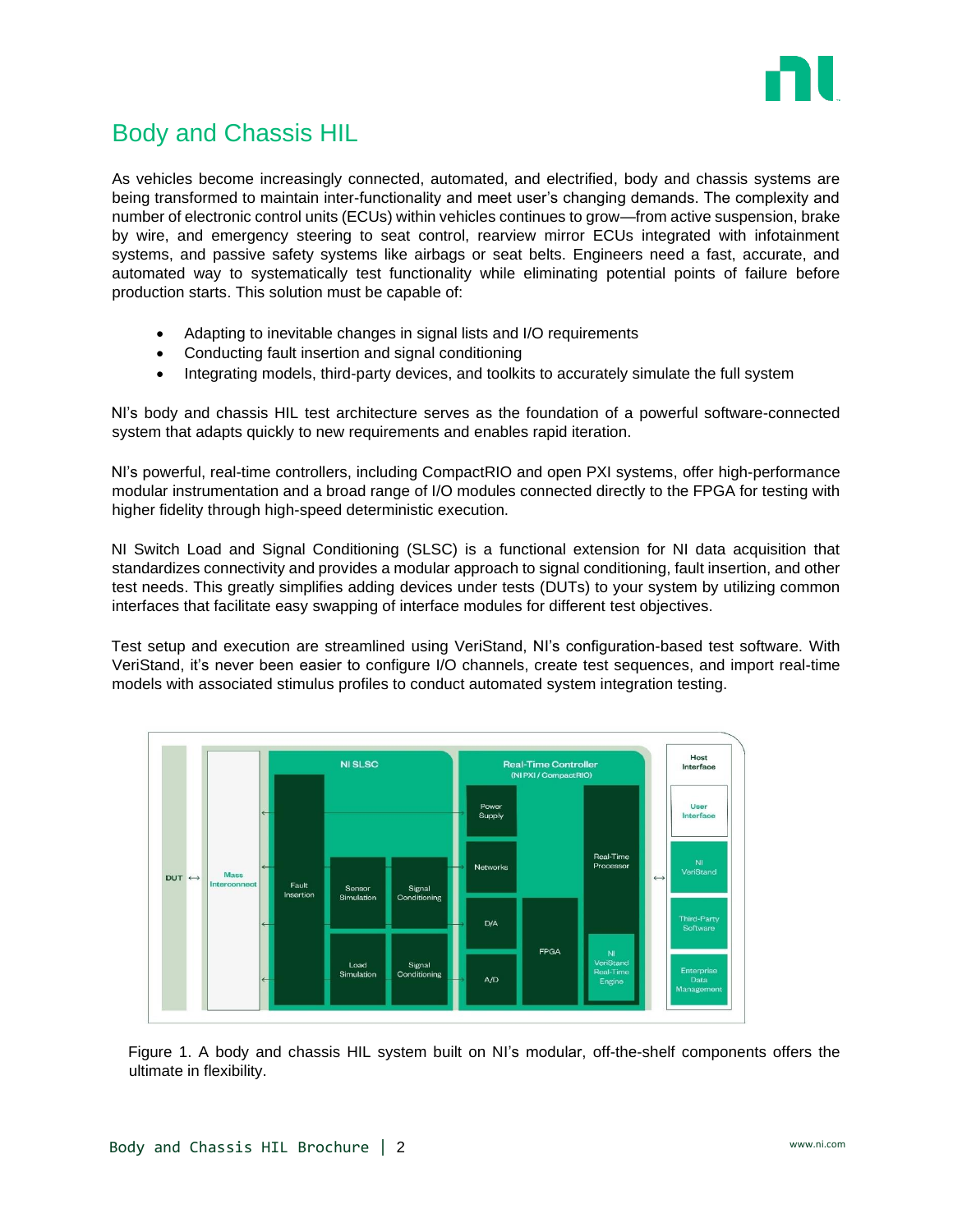

# Recommended Architecture

## **Software**

Successful engineering enterprises share characteristics such as consistent data logging, analysis, and effective data management. This is especially true of HIL test applications where design and test teams must collaborate to ensure embedded software and mechanical system product quality. Implementing a standard, automated means of data analysis and report generation helps you view data in a consistent way, improves test efficiency, and makes data much easier to find and interpret.

### DIAdem

DIAdem is a single software tool that you can use to quickly locate, load, visualize, analyze, and report measurement data collected during data acquisition and/or generated during simulations. It's designed to help you quickly access, process, and report on large volumes of scattered data in multiple custom formats to make informed decisions. You can use VeriStand's UI tools with DIAdem to log data, perform postprocessing, and generate reports quickly and easily.



### **TestStand**

TestStand is a ready-to-run test management software designed to help you develop automated test and validation systems faster. You can use TestStand to develop, execute, and deploy test system software. In addition, you can develop test sequences that integrate code modules written in any test programming language. Sequences also specify execution flow, reporting, database logging, and connectivity to other enterprise systems.

You can use TestStand to automate an HIL test application by calling the VeriStand .NET-based execution API. TestStand can also manage hardware and software from multiple platforms in a single TestStand sequence. For example, it can automate VeriStand real-time sequences running on an NI PXI real-time controller while simultaneously controlling a third-party instrument using its native IVI driver support. After you run your test, you can log test result information in a customizable report or database automatically. Additionally, systems written in TestStand can be integrated with existing source code control, management requirements, and data management systems.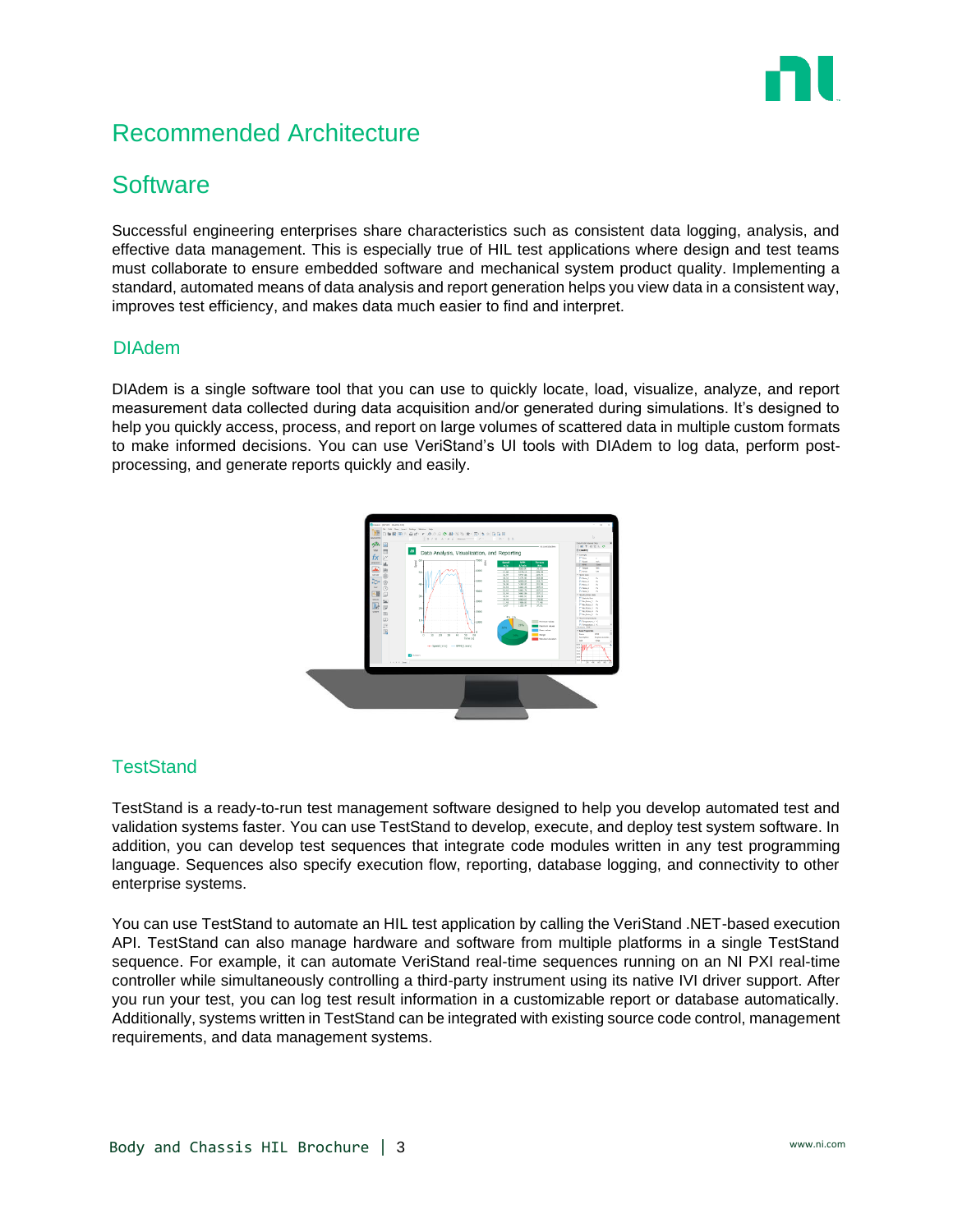

You can also integrate TestStand into third-party test management and test generation software platforms to create not only a system to automate test but also a system capable of automatically generating unit tests to make your ECU fail. This helps you focus on testing embedded software instead of writing new test scripts from scratch.

| 40 Inc later line Drive Bossford but Meter Inc.<br>医透明胶 主持合同的复数形式 化纤维反应反应<br><b><i><u>GALLY WAY</u></i></b> |                             |                                                                                                                        |                                                                                                                                                                                                                                      |                        |                                   |                          |  |
|-------------------------------------------------------------------------------------------------------------|-----------------------------|------------------------------------------------------------------------------------------------------------------------|--------------------------------------------------------------------------------------------------------------------------------------------------------------------------------------------------------------------------------------|------------------------|-----------------------------------|--------------------------|--|
|                                                                                                             | W.X.K.                      | N Phismonal M. Inchessover, 1                                                                                          |                                                                                                                                                                                                                                      |                        |                                   |                          |  |
| <b>Bay Traver</b>                                                                                           | <b>Bar Bellow Id.</b>       |                                                                                                                        |                                                                                                                                                                                                                                      |                        | c 1 league.                       |                          |  |
| 336848                                                                                                      | $^{36}$<br><b>China Chi</b> |                                                                                                                        | <b>Standards</b>                                                                                                                                                                                                                     | <b>Silver</b>          | <b>Bakers</b><br><b>Ellertown</b> | <b>TAINAIT</b>           |  |
| 113 Talk<br>di sauc                                                                                         |                             | To has not trust bring<br><b>Bridge City Status Model</b>                                                              | contractors and<br>contribution of the Contribution                                                                                                                                                                                  | <b>Pro Association</b> | <b>Remarks</b><br>Enwirtige       | The Editor and the able  |  |
| Shirts the<br><b>CARMERAN</b>                                                                               | 1. Map 10:                  | <b>Residents</b>                                                                                                       |                                                                                                                                                                                                                                      |                        | Roman<br><b>Emission</b>          | leaterland legalize.     |  |
| <b>B</b> baseare                                                                                            |                             | <b>El fine bitante</b><br><b>Bride has Situated Income</b>                                                             | <b>There is the former</b>                                                                                                                                                                                                           |                        |                                   |                          |  |
| Of Server.<br>TO Travel Links                                                                               |                             | <b>PLANE</b>                                                                                                           | <b>THEF</b><br>host of lat Disco (Fire lat.) Late<br>Newport and Lat. 2.0. p. 2.2. Milk The . Senter.                                                                                                                                |                        |                                   |                          |  |
| & Leich<br><b>CE Munical Faire</b><br><b>B</b> University<br>123 Hartmark                                   |                             | <b>STAND</b><br>Sai Nei Nei Schulcker Descores<br>A consider the Tax<br>4 lease law<br>off building                    | <b>CALLAST CARDS</b><br>him fishing fractisfightering. Text:<br>costs business provide results<br>insure cut but door fount hands and in . For inter-                                                                                |                        |                                   |                          |  |
| <b>C2 Sectionships:</b><br>G des Sous<br><b>CI O'Celuseus</b>                                               |                             | $+6a$<br>aft his way had thought<br>$A$ that                                                                           | Tracta bei Telepanisaireatarris, Gain Publiciani                                                                                                                                                                                     |                        |                                   |                          |  |
| <b>CONSUMER</b>                                                                                             | 1.004                       | <b>Bride-Adv Edwards Chasses</b><br>all missions tell four-<br>Welche Lake<br>A As 181 Lat South<br>$+104$<br>delivery | 3 Britanniak II<br>hine "lettered infour-behave birty". Butch.<br>Also National Information and Arts .<br>Also National Phone ballists have . Sales Auctionized                                                                      |                        |                                   |                          |  |
|                                                                                                             | If there it:                | All Victorian Streets (Figure )<br>distant.                                                                            | was in the three chairman in Thursday                                                                                                                                                                                                |                        |                                   | tioning . Supported      |  |
| <b>Install Collection</b>                                                                                   | $\ddot{\phantom{1}}$        | 31 to interior he build.                                                                                               |                                                                                                                                                                                                                                      |                        |                                   |                          |  |
| mize Clymouse                                                                                               |                             | Rocks Millage, 198 Stanleyer                                                                                           |                                                                                                                                                                                                                                      |                        |                                   |                          |  |
| <b>Black</b>                                                                                                |                             | Instead for 1953 to an                                                                                                 |                                                                                                                                                                                                                                      |                        |                                   | $-20$                    |  |
| <b>Elimina</b>                                                                                              | w                           | 76                                                                                                                     |                                                                                                                                                                                                                                      |                        |                                   | $\overline{\phantom{a}}$ |  |
| <b>Block</b> , Inc.                                                                                         | $\rightarrow$<br>in.        | m<br><b>Select</b>                                                                                                     |                                                                                                                                                                                                                                      |                        |                                   |                          |  |
|                                                                                                             |                             | <b>New York And</b>                                                                                                    |                                                                                                                                                                                                                                      |                        |                                   |                          |  |
|                                                                                                             |                             | Reported that \$1.1 (1984) 1-25                                                                                        |                                                                                                                                                                                                                                      |                        |                                   |                          |  |
| <b>Bostone Allison</b>                                                                                      |                             | that boundaries as  The boundary                                                                                       | <b>Substitute 10 Contract Contract Contract Contract Contract Contract Contract Contract Contract Contract Contract Contract Contract Contract Contract Contract Contract Contract Contract Contract Contract Contract Contract </b> |                        |                                   |                          |  |
|                                                                                                             |                             |                                                                                                                        |                                                                                                                                                                                                                                      |                        |                                   |                          |  |
|                                                                                                             |                             |                                                                                                                        |                                                                                                                                                                                                                                      |                        |                                   |                          |  |

### **VeriStand**

VeriStand is a software environment for configuring real-time test and HIL applications. It can help you construct a multicore-ready real-time engine to execute tasks such as real-time stimulus generation, data acquisition for high-speed and conditioned measurements, and calculated channels and custom channel scaling—out of the box!

VeriStand can also import control algorithms, simulation models, and other tasks from both LabVIEW and third-party environments. You can monitor and interact with these tasks using a run-time editable user interface that includes tools for value forcing, alarm monitoring, I/O calibration, and stimulus profile editing. Although you don't need programming knowledge to use VeriStand, you can customize and extend it with a variety of software environments such as LabVIEW, ANSI C/C++, ASAM XIL, and others for modeling and programming.

VeriStand is architected to have a real-time engine that runs independently from the user interface to ensure the determinism of the system you're running.

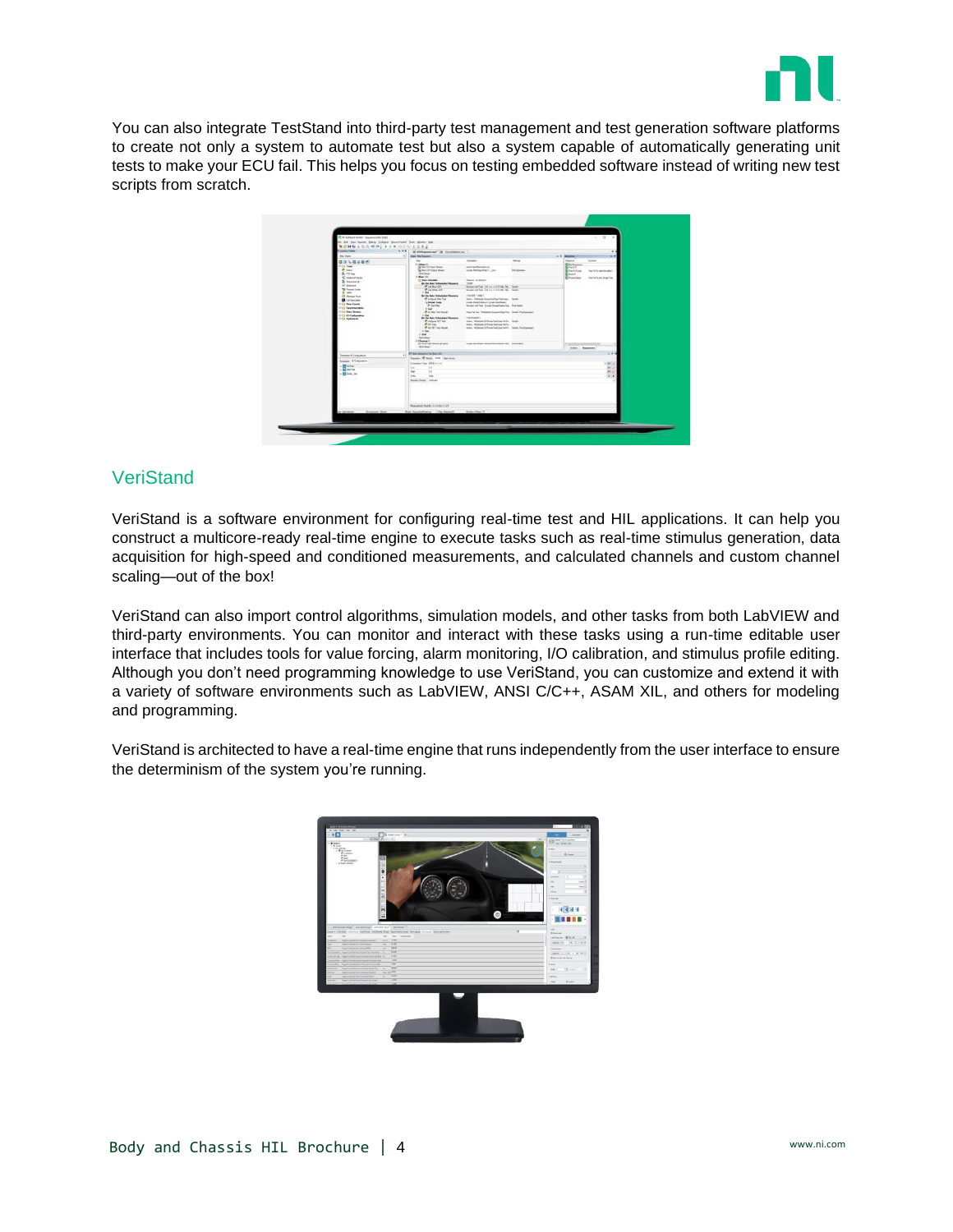

# **Hardware**

### **CompactRIO**

CompactRIO is a rugged hardware design in a compact form factor that is ideal for most harsh environments as well as lab settings that require a small physical footprint. Although typically providing lower computational performance than PXI, CompactRIO offers high-performance processing and heterogeneous computing elements, including ARM-based Xilinx Zynq SoCs, quad-core Intel Atom processors, and Xilinx Kintex-7 FPGAs. CompactRIO also includes signals with measurement specific signal conditioning, built-in isolation, and industrial I/O.

CompactRIO is an ideal fit for benchtop HIL systems. It doesn't have as many I/O options as PXI, but the compact form factor and lower price make it a great choice for unit testing of ECUs that require integrated processing and FPGA performance such as ECU testing.

### PXI

A major benefit of the PXI platform for HIL is the wide range of I/O options that can be integrated into the test system. As the automotive industry evolves to incorporate new technologies, HIL systems must also evolve to verify the safe operation of these technologies. The PXI platform is uniquely positioned to meet the demands of these new test requirements.

In most cases, PXI is the best solution for HIL testing. It provides high channel count and density, the broadest availability of I/O, and the highest processing capability available. In addition to high-performance hardware, PXI also offers the best software experience for HIL testing, as it supports most modeling environments and seamless DAQ hardware support.



### SLSC

SLSC extends PXI and CompactRIO measurement hardware with high-power relays for signal switching, power loads, and additional inline signal conditioning capability. The system consists of a chassis with builtin active cooling that can host 12 modules. SLSC plug-in modules can operate in the chassis in three different modes: standalone, pass through, or cascaded. You can use cascaded mode to implement functionality like signal fault insertion.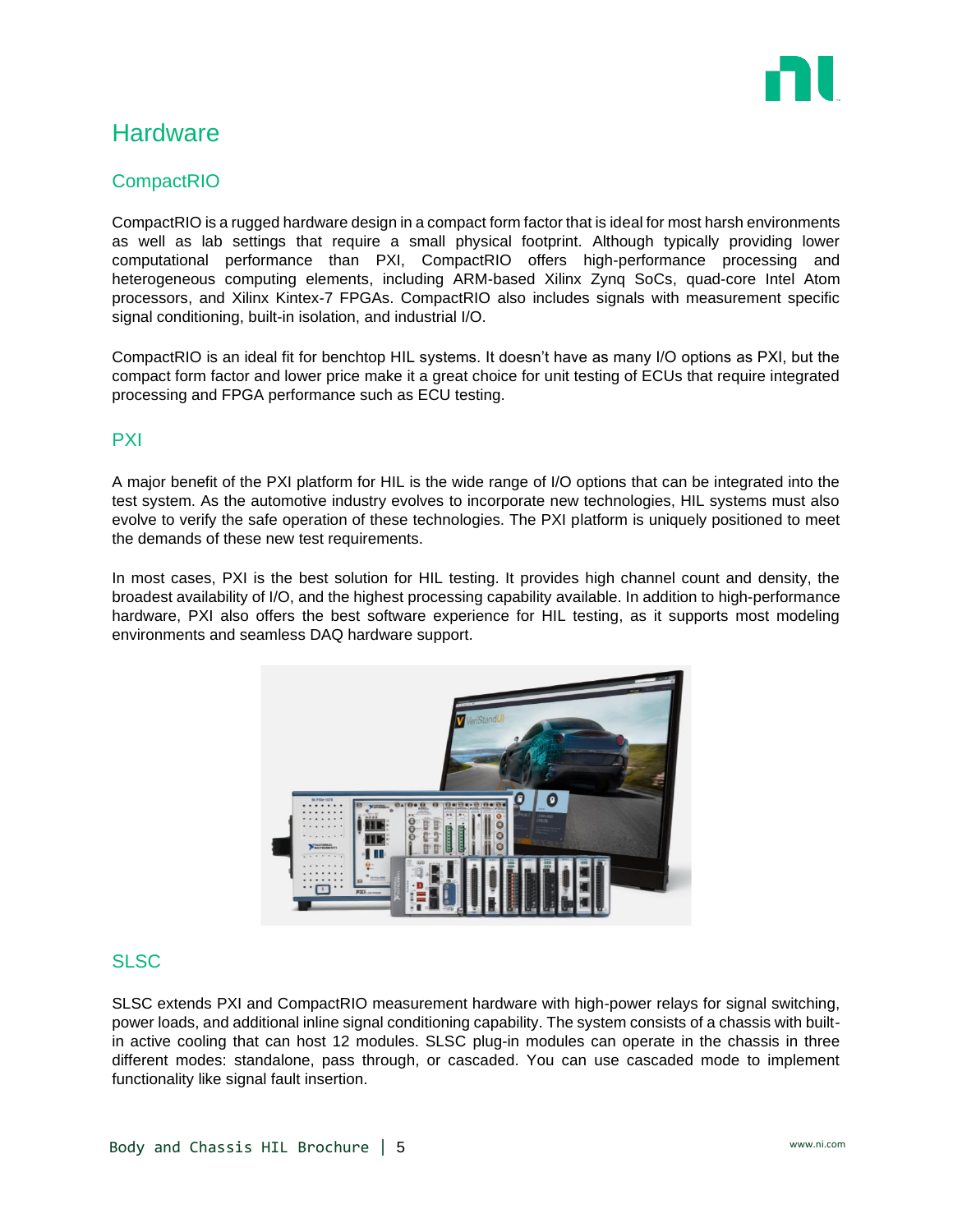

SLSC is designed to simplify overall system integration, reducing system point-to-point wiring by accumulating signals and using standard cables. Each SLSC chassis consists of an SLSC digital bus that is used to discover, configure, and set parameters on the individual modules. Signals pass through SLSC modules either from the front connector or the rear expansion connector. You have the flexibility to design your own secondary backplanes to reduce system wiring using a custom application-specific backplane integrating the signal flow.

|                                          |   |  | <b>NLOOMY</b>     | $\frac{dE_{\text{H}}}{dE_{\text{H}}}$ |        | WSKY<br>$-2916$<br>ma |  | 15 |
|------------------------------------------|---|--|-------------------|---------------------------------------|--------|-----------------------|--|----|
| MATIONAL THUMENTS                        |   |  | <br>$\frac{1}{2}$ |                                       | DN:300 |                       |  |    |
|                                          |   |  |                   |                                       |        |                       |  |    |
|                                          |   |  |                   |                                       |        |                       |  |    |
| ۰<br>$\sim$<br>$\sim$                    |   |  |                   |                                       |        |                       |  |    |
| <b>Britain</b>                           |   |  |                   |                                       |        |                       |  |    |
|                                          |   |  |                   |                                       |        |                       |  |    |
|                                          |   |  |                   |                                       |        |                       |  |    |
| SLSC-12001<br>warrior some mutus cities. |   |  |                   |                                       |        |                       |  |    |
|                                          | ö |  |                   | w<br>$\sim$                           |        |                       |  |    |

# NI Body and Chassis ECU HIL System

With NI's open, flexible HIL solutions, you have the power to easily customize the test system to fit your specific needs. Using a modular architecture, you can easily upgrade the platform with added functionality to future-proof your test systems and meet the requirements of the most demanding embedded software test applications.

Compared to competitors, NI's performance capabilities make it the best option for testing innovative control systems.

Figure 2 shows an example of how the various hardware and software components are assembled into a body and chassis HIL system. The system includes software for data management and test automation in addition to the HIL test execution and interface. The PXI hardware for modular I/O and SLSC that is used for application-specific switching, loads, and signal conditioning is then connected to the DUT through various connectivity options, depending on the device.



Figure 2. Body and Chassis ECU HIL System Example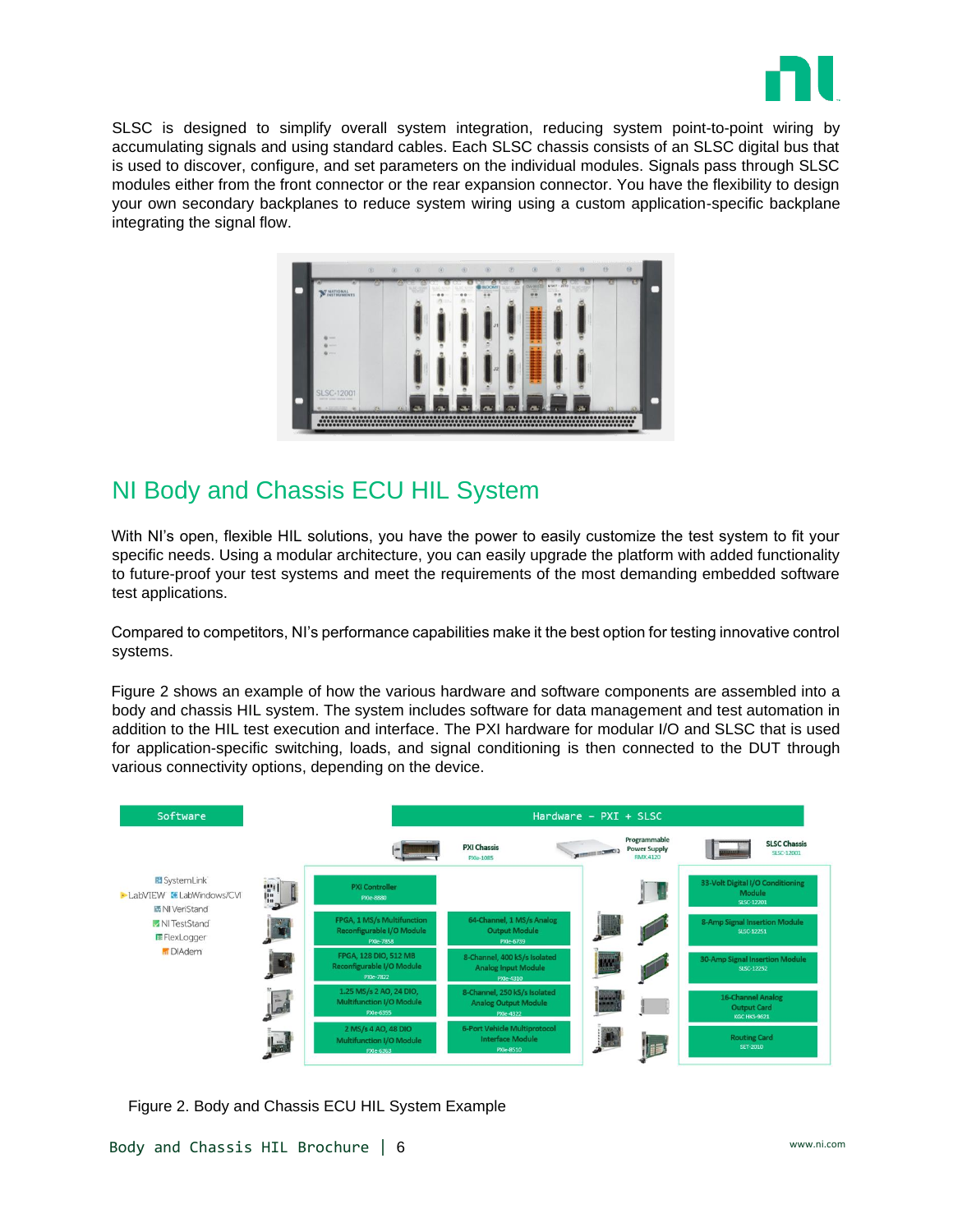

# Committed To Your Success

With industry-leading customizability, NI HIL systems help you easily adapt to changing test requirements and system integration so you can find more ECU defects faster.

We offer a variety of solution integration options customized to your application-specific requirements:



| Buy from | does 2 <sup>nd</sup> level Integration | …provides services |
|----------|----------------------------------------|--------------------|
| Partner  | Partner                                | NI & Partner       |
| N١       | Customer                               | ΝI                 |

### NI Partner Network

By working with NI Partners that specialize in automotive HIL, you can drastically reduce your time development costs. Receive full support and delivery with a customizable turnkey solution based on NI tools that fits your exact application requirements. These systems are built to integrate into your existing workflow while still giving you the flexibility to adapt to future requirements.

*"By using NI's highly adaptable platform, we were able to scale from the Electric Parking Brake HIL tester to the Durability tester that helped a Global Automotive Brake Manufacturer substantially reduce their nonrecurring engineering costs."*

### *Todd VanGilder, Sr. Vice President of Business Development, Genuen*

Our partners have extensive experience in integrating NI hardware and software as well as the vertical application expertise of HIL in automotive. These systems are built to exact specifications and architectures defined by NI and on NI components to ensure consistent quality and user experience anywhere in the world. Contact your account manager or NI at (888) 280-7645 or [info@ni.com](mailto:info@ni.com) to get help selecting an automotive HIL partner that can best serve your business needs.